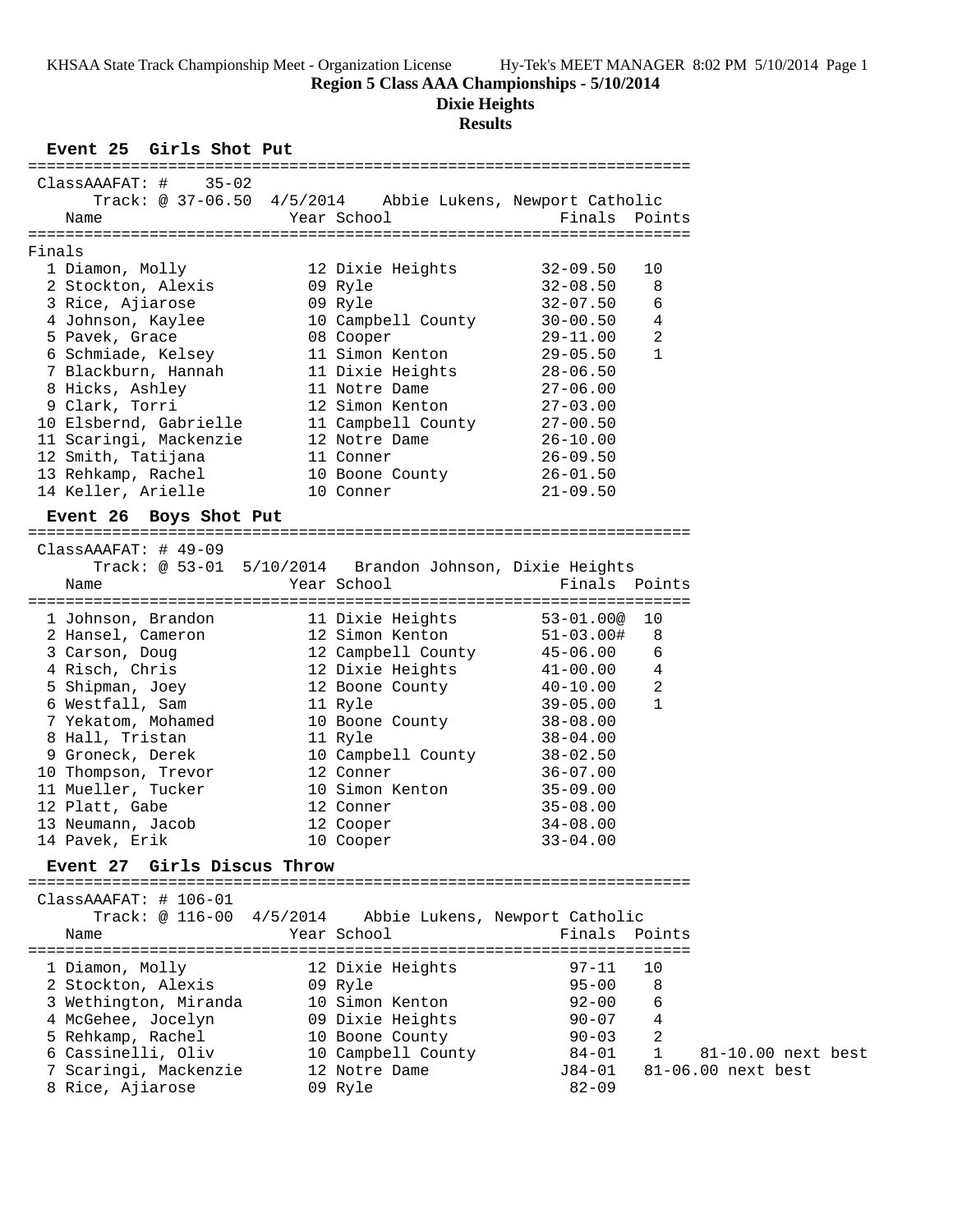**Region 5 Class AAA Championships - 5/10/2014**

**Dixie Heights**

### **Results**

# **....Event 27 Girls Discus Throw**

| 9 Pavek, Grace       | 08 Cooper          | $82 - 08$ |
|----------------------|--------------------|-----------|
| 10 Schuchter, Taylor | 12 Campbell County | $79 - 08$ |
| 11 Gribben, Allison  | 09 Notre Dame      | $77 - 02$ |
| 12 Kelly, Katie      | 11 Cooper          | $74 - 02$ |
| 13 Schmiade, Kelsey  | 11 Simon Kenton    | $69 - 00$ |
| 14 Smith, Tatijana   | 11 Conner          | $67 - 02$ |
| 15 Keller, Arielle   | 10 Conner          | $63 - 04$ |

#### **Event 28 Boys Discus Throw**

=======================================================================

| $ClassAAAFAT:  # 148-01$ |                    | Track: @ 147-02 5/11/2013 Jake Groeschen, Scott |               |              |
|--------------------------|--------------------|-------------------------------------------------|---------------|--------------|
| Name                     |                    | Year School                                     | Finals Points |              |
|                          | 1 Mueller, Tucker  | -----------<br>10 Simon Kenton                  | $132 - 07$    | 10           |
|                          | 2 Johnson, Brandon | 11 Dixie Heights                                | $131 - 01$    | 8            |
| 3 Vercheck, Grant        |                    | 11 Simon Kenton                                 | $130 - 11$    | 6            |
| 4 Chaplin, Tyler         |                    | 10 Boone County                                 | 127-06        | 4            |
| 5 Platt, Gabe            |                    | 12 Conner                                       | 125-11        | 2            |
| 6 Hall, Tristan          |                    | 11 Ryle                                         | 124-02        | $\mathbf{1}$ |
| 7 Stewart, Edward        |                    | 12 Ryle                                         | $115 - 00$    |              |
| 8 Carson, Doug           |                    | 12 Campbell County                              | $110 - 07$    |              |
| 9 Pavek, Erik            |                    | 10 Cooper                                       | $110 - 04$    |              |
| 10 Cahill, Griffin       |                    | 09 Boone County                                 | $106 - 01$    |              |
| 11 Groneck, Derek        |                    | 10 Campbell County                              | $106 - 00$    |              |
| 12 Risch, Chris          |                    | 12 Dixie Heights                                | $105 - 03$    |              |
| 13 Thompson, Trevor      |                    | 12 Conner                                       | $102 - 06$    |              |
| 14 Neumann, Jacob        |                    | 12 Cooper                                       | $93 - 04$     |              |

## **Event 29 Girls Long Jump** =======================================================================

 ClassAAAFAT: # 16-06 Track: @ 17-06.50 5/22/2010 Michelle Canterna, COOP Name Year School Finals Points ======================================================================= 1 Panella, Olivia 10 Conner 16-10.50# 10 2 Arnzen, Mandy 11 Notre Dame 16-06.50# 8 3 Doellman, Jena 11 Boone County 16-05.00 6 4 Althaver, Maranda 12 Dixie Heights 15-07.00 4 5 Canterna, Ranee 09 Cooper 15-02.00 2 6 Donoghue, Meredith 12 Campbell County 15-00.50 1 7 Held, Lexi 08 Cooper 15-00.00 8 Mcgregor, Juliet 07 Ryle 14-06.50 no other valid jumps 9 Abel, Karley 12 Simon Kenton J14-06.50 14-00.00 next best 10 Rickert, Brooke 08 Ryle 14-05.50 11 Owings, Abby 12 Simon Kenton 13-08.50 12 Bradley, Lilly 10 Notre Dame 12-07.50 13 Mcgrath, Alisha 09 Campbell County 12-03.50 -- Easterling, Mackenzie 09 Dixie Heights ND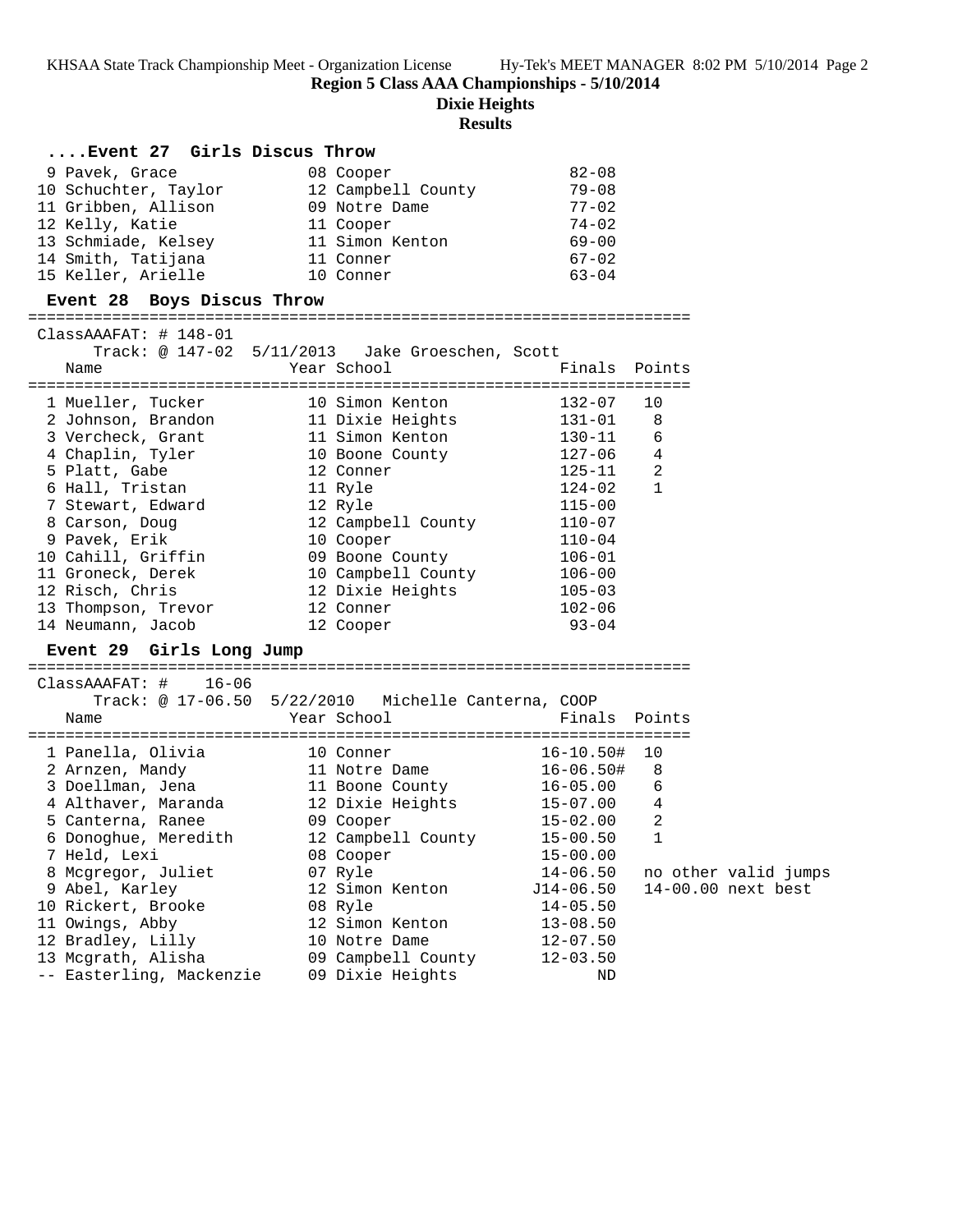**Region 5 Class AAA Championships - 5/10/2014**

**Dixie Heights**

# **Results**

# **Event 30 Boys Long Jump**

| Year School<br>Finals Points<br>Name<br>1 Siemer, Zane 11 Ryle 20-11.50 1<br>2 Winkler, Logan 11 Simon Kenton 20-09.00<br>3 Evans, Isaiah 10 Simon Kenton 20-01.50<br>4 Allen, Jb 12 Ryle 20-00.00<br>10<br>8<br>6<br>$20 - 00.00$ 4<br>5 Hyden, Andrew 11 Campbell County 19-11.00<br>2<br>6 Schmoll, Tanner 11 Cooper<br>$19 - 00.00$<br>1<br>7 Jones-Carr, Marquis 10 Conner 18-06.50<br>8 Mayer, Matthew 11 Campbell County 18-05.50<br>9 Springer, Aaron 12 Dixie Heights 18-03.50<br>9 Risch, Chris 12 Dixie Heights 18-03.50<br>11 Wheeler, Lukas 11 Boone County 18-00.50<br>12 Blystone, Austin 12 Boone County 17-09.50<br>13 Carver, Dylan<br>11 Conner<br>$16 - 08.00$<br>Event 31 Girls Triple Jump<br>$ClassAAAFAT: # 35-06$<br>Track: @ 37-05.50 5/7/2008 Jalesha Jarmon, Hughes Center<br>Year School<br>Finals Points<br>Name<br>3 Arnzen, Mandy 11 Notre Dame 33-02.25<br>6<br>4 Johnson, Elaine 12 Ryle 12 32-04.50 4<br>5 Miller, Cameron 69 Ryle<br>$\overline{a}$<br>$31 - 01.50$<br>6 Deaton, Skylar $\begin{array}{ccc} 6 & \text{Deaton,} & \text{Skylar} \\ 7 & \text{Abel,} & \text{Karley} \\ 8 & \text{Held, Lexi} \\ 12 & \text{Simon Kenton} \\ 13 & \text{Gopper} \\ 14 & \text{Gopper} \\ 150 & \text{Gopper} \\ 160 & \text{Gopper} \\ 170 & \text{Gopper} \\ 180 & \text{Gopper} \\ 190 & \text{Gopper} \\ 190 & \text{Gopper} \\ 190 & \text{Gopper} \\ 190 & \text{Gopper} \\ 190 & \text{Gopper} \\ 190 & \$<br>$\mathbf{1}$<br>$30 - 04.00$<br>9 Donoghue, Meredith 12 Campbell County 28-05.25<br>10 Hatfield, Rachel 10 Dixie Heights 28-03.00<br>11 Tranter, Kara $10$ Notre Dame $26-04.00$<br>12 Mcgrath, Alisha $09$ Campbell County $24-04.75$<br>13 Neal, Madison $09$ Dixie Heights $22-03.00$<br>-- Owings, Abby $12$ Simon Kenton ND<br>Event 32 Boys Triple Jump | $ClassAAAFAT: # 21-06$ | Track: @ 22-07 5/11/2013 Nick Kennedy, Ryle |  |  |  |
|---------------------------------------------------------------------------------------------------------------------------------------------------------------------------------------------------------------------------------------------------------------------------------------------------------------------------------------------------------------------------------------------------------------------------------------------------------------------------------------------------------------------------------------------------------------------------------------------------------------------------------------------------------------------------------------------------------------------------------------------------------------------------------------------------------------------------------------------------------------------------------------------------------------------------------------------------------------------------------------------------------------------------------------------------------------------------------------------------------------------------------------------------------------------------------------------------------------------------------------------------------------------------------------------------------------------------------------------------------------------------------------------------------------------------------------------------------------------------------------------------------------------------------------------------------------------------------------------------------------------------------------------------------------------------------------------------------------------------------------------------------------------------------------------------------------------|------------------------|---------------------------------------------|--|--|--|
|                                                                                                                                                                                                                                                                                                                                                                                                                                                                                                                                                                                                                                                                                                                                                                                                                                                                                                                                                                                                                                                                                                                                                                                                                                                                                                                                                                                                                                                                                                                                                                                                                                                                                                                                                                                                                     |                        |                                             |  |  |  |
|                                                                                                                                                                                                                                                                                                                                                                                                                                                                                                                                                                                                                                                                                                                                                                                                                                                                                                                                                                                                                                                                                                                                                                                                                                                                                                                                                                                                                                                                                                                                                                                                                                                                                                                                                                                                                     |                        |                                             |  |  |  |
|                                                                                                                                                                                                                                                                                                                                                                                                                                                                                                                                                                                                                                                                                                                                                                                                                                                                                                                                                                                                                                                                                                                                                                                                                                                                                                                                                                                                                                                                                                                                                                                                                                                                                                                                                                                                                     |                        |                                             |  |  |  |
|                                                                                                                                                                                                                                                                                                                                                                                                                                                                                                                                                                                                                                                                                                                                                                                                                                                                                                                                                                                                                                                                                                                                                                                                                                                                                                                                                                                                                                                                                                                                                                                                                                                                                                                                                                                                                     |                        |                                             |  |  |  |
|                                                                                                                                                                                                                                                                                                                                                                                                                                                                                                                                                                                                                                                                                                                                                                                                                                                                                                                                                                                                                                                                                                                                                                                                                                                                                                                                                                                                                                                                                                                                                                                                                                                                                                                                                                                                                     |                        |                                             |  |  |  |
|                                                                                                                                                                                                                                                                                                                                                                                                                                                                                                                                                                                                                                                                                                                                                                                                                                                                                                                                                                                                                                                                                                                                                                                                                                                                                                                                                                                                                                                                                                                                                                                                                                                                                                                                                                                                                     |                        |                                             |  |  |  |
|                                                                                                                                                                                                                                                                                                                                                                                                                                                                                                                                                                                                                                                                                                                                                                                                                                                                                                                                                                                                                                                                                                                                                                                                                                                                                                                                                                                                                                                                                                                                                                                                                                                                                                                                                                                                                     |                        |                                             |  |  |  |
|                                                                                                                                                                                                                                                                                                                                                                                                                                                                                                                                                                                                                                                                                                                                                                                                                                                                                                                                                                                                                                                                                                                                                                                                                                                                                                                                                                                                                                                                                                                                                                                                                                                                                                                                                                                                                     |                        |                                             |  |  |  |
|                                                                                                                                                                                                                                                                                                                                                                                                                                                                                                                                                                                                                                                                                                                                                                                                                                                                                                                                                                                                                                                                                                                                                                                                                                                                                                                                                                                                                                                                                                                                                                                                                                                                                                                                                                                                                     |                        |                                             |  |  |  |
|                                                                                                                                                                                                                                                                                                                                                                                                                                                                                                                                                                                                                                                                                                                                                                                                                                                                                                                                                                                                                                                                                                                                                                                                                                                                                                                                                                                                                                                                                                                                                                                                                                                                                                                                                                                                                     |                        |                                             |  |  |  |
|                                                                                                                                                                                                                                                                                                                                                                                                                                                                                                                                                                                                                                                                                                                                                                                                                                                                                                                                                                                                                                                                                                                                                                                                                                                                                                                                                                                                                                                                                                                                                                                                                                                                                                                                                                                                                     |                        |                                             |  |  |  |
|                                                                                                                                                                                                                                                                                                                                                                                                                                                                                                                                                                                                                                                                                                                                                                                                                                                                                                                                                                                                                                                                                                                                                                                                                                                                                                                                                                                                                                                                                                                                                                                                                                                                                                                                                                                                                     |                        |                                             |  |  |  |
|                                                                                                                                                                                                                                                                                                                                                                                                                                                                                                                                                                                                                                                                                                                                                                                                                                                                                                                                                                                                                                                                                                                                                                                                                                                                                                                                                                                                                                                                                                                                                                                                                                                                                                                                                                                                                     |                        |                                             |  |  |  |
|                                                                                                                                                                                                                                                                                                                                                                                                                                                                                                                                                                                                                                                                                                                                                                                                                                                                                                                                                                                                                                                                                                                                                                                                                                                                                                                                                                                                                                                                                                                                                                                                                                                                                                                                                                                                                     |                        |                                             |  |  |  |
|                                                                                                                                                                                                                                                                                                                                                                                                                                                                                                                                                                                                                                                                                                                                                                                                                                                                                                                                                                                                                                                                                                                                                                                                                                                                                                                                                                                                                                                                                                                                                                                                                                                                                                                                                                                                                     |                        |                                             |  |  |  |
|                                                                                                                                                                                                                                                                                                                                                                                                                                                                                                                                                                                                                                                                                                                                                                                                                                                                                                                                                                                                                                                                                                                                                                                                                                                                                                                                                                                                                                                                                                                                                                                                                                                                                                                                                                                                                     |                        |                                             |  |  |  |
|                                                                                                                                                                                                                                                                                                                                                                                                                                                                                                                                                                                                                                                                                                                                                                                                                                                                                                                                                                                                                                                                                                                                                                                                                                                                                                                                                                                                                                                                                                                                                                                                                                                                                                                                                                                                                     |                        |                                             |  |  |  |
|                                                                                                                                                                                                                                                                                                                                                                                                                                                                                                                                                                                                                                                                                                                                                                                                                                                                                                                                                                                                                                                                                                                                                                                                                                                                                                                                                                                                                                                                                                                                                                                                                                                                                                                                                                                                                     |                        |                                             |  |  |  |
|                                                                                                                                                                                                                                                                                                                                                                                                                                                                                                                                                                                                                                                                                                                                                                                                                                                                                                                                                                                                                                                                                                                                                                                                                                                                                                                                                                                                                                                                                                                                                                                                                                                                                                                                                                                                                     |                        |                                             |  |  |  |
|                                                                                                                                                                                                                                                                                                                                                                                                                                                                                                                                                                                                                                                                                                                                                                                                                                                                                                                                                                                                                                                                                                                                                                                                                                                                                                                                                                                                                                                                                                                                                                                                                                                                                                                                                                                                                     | $ClassAAAFAT: 43-08$   |                                             |  |  |  |
| Track: @ 44-04 4/20/2010 Miles Simpson, Simon Kenton<br>Year School<br>Finals<br>Points<br>Name                                                                                                                                                                                                                                                                                                                                                                                                                                                                                                                                                                                                                                                                                                                                                                                                                                                                                                                                                                                                                                                                                                                                                                                                                                                                                                                                                                                                                                                                                                                                                                                                                                                                                                                     |                        |                                             |  |  |  |
| 1 Winkler, Logan<br>11 Simon Kenton<br>$42 - 03.50$<br>10                                                                                                                                                                                                                                                                                                                                                                                                                                                                                                                                                                                                                                                                                                                                                                                                                                                                                                                                                                                                                                                                                                                                                                                                                                                                                                                                                                                                                                                                                                                                                                                                                                                                                                                                                           |                        |                                             |  |  |  |
| 2 Evans, Isaiah<br>10 Simon Kenton<br>$41 - 06.00$<br>8                                                                                                                                                                                                                                                                                                                                                                                                                                                                                                                                                                                                                                                                                                                                                                                                                                                                                                                                                                                                                                                                                                                                                                                                                                                                                                                                                                                                                                                                                                                                                                                                                                                                                                                                                             |                        |                                             |  |  |  |
| 6<br>40-08.00 next best<br>3 Allen, Jb<br>12 Ryle<br>$41 - 01.00$                                                                                                                                                                                                                                                                                                                                                                                                                                                                                                                                                                                                                                                                                                                                                                                                                                                                                                                                                                                                                                                                                                                                                                                                                                                                                                                                                                                                                                                                                                                                                                                                                                                                                                                                                   |                        |                                             |  |  |  |
| 40-07.75 next best<br>4 Hyden, Andrew<br>11 Campbell County<br>J41-01.00<br>4                                                                                                                                                                                                                                                                                                                                                                                                                                                                                                                                                                                                                                                                                                                                                                                                                                                                                                                                                                                                                                                                                                                                                                                                                                                                                                                                                                                                                                                                                                                                                                                                                                                                                                                                       |                        |                                             |  |  |  |
| 5 Siemer, Zane<br>11 Ryle<br>2<br>$40 - 04.00$                                                                                                                                                                                                                                                                                                                                                                                                                                                                                                                                                                                                                                                                                                                                                                                                                                                                                                                                                                                                                                                                                                                                                                                                                                                                                                                                                                                                                                                                                                                                                                                                                                                                                                                                                                      |                        |                                             |  |  |  |
| $\mathbf{1}$<br>6 Carver, Dylan<br>11 Conner<br>$37 - 07.00$                                                                                                                                                                                                                                                                                                                                                                                                                                                                                                                                                                                                                                                                                                                                                                                                                                                                                                                                                                                                                                                                                                                                                                                                                                                                                                                                                                                                                                                                                                                                                                                                                                                                                                                                                        |                        |                                             |  |  |  |
| 7 Wheeler, Lukas<br>11 Boone County<br>$37 - 02.00$                                                                                                                                                                                                                                                                                                                                                                                                                                                                                                                                                                                                                                                                                                                                                                                                                                                                                                                                                                                                                                                                                                                                                                                                                                                                                                                                                                                                                                                                                                                                                                                                                                                                                                                                                                 |                        |                                             |  |  |  |
| 8 Pauls, Richie<br>12 Cooper<br>$36 - 06.00$<br>10 Campbell County<br>$36 - 05.50$<br>9 Younse, Ashton                                                                                                                                                                                                                                                                                                                                                                                                                                                                                                                                                                                                                                                                                                                                                                                                                                                                                                                                                                                                                                                                                                                                                                                                                                                                                                                                                                                                                                                                                                                                                                                                                                                                                                              |                        |                                             |  |  |  |
| 10 Blystone, Austin<br>12 Boone County<br>$34 - 07.00$                                                                                                                                                                                                                                                                                                                                                                                                                                                                                                                                                                                                                                                                                                                                                                                                                                                                                                                                                                                                                                                                                                                                                                                                                                                                                                                                                                                                                                                                                                                                                                                                                                                                                                                                                              |                        |                                             |  |  |  |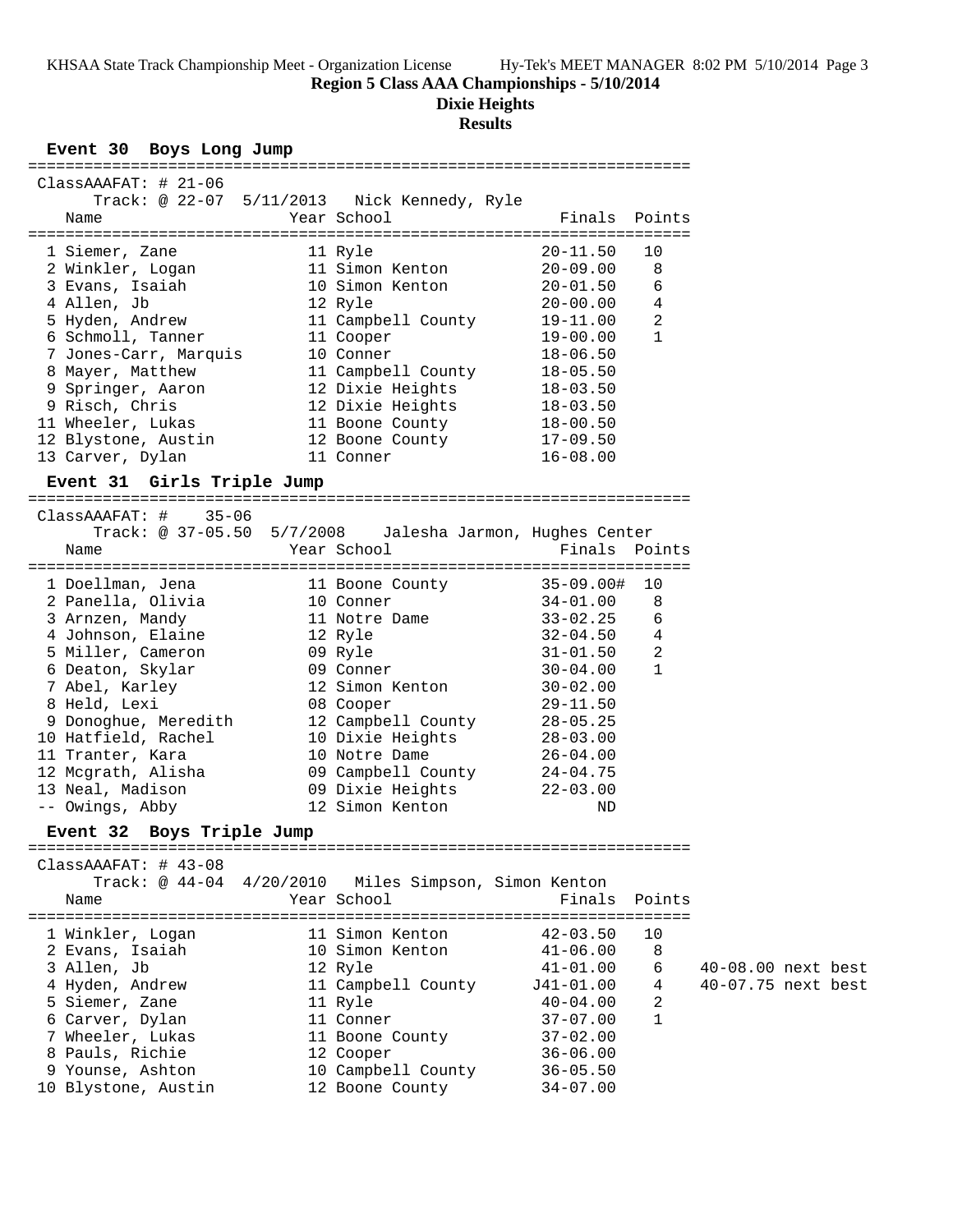**Region 5 Class AAA Championships - 5/10/2014**

**Dixie Heights**

## **Results**

**....Event 32 Boys Triple Jump** 11 King, Alex 10 Conner 33-06.50 **Event 33 Girls High Jump** ======================================================================= ClassAAAFAT: # 5-00 Track: @ 5-04 2010 Alyssa Frank / Hillary jamison, Ryle Name The School Team School (Finals Points ======================================================================= 1 Doellman, Jena 11 Boone County 5-00.00# 10 2 Held, Hannah 12 Cooper 4-10.00 8 o - 0 prev misses 3 Turner, Brittney 12 Dixie Heights J4-10.00 6 xxo - 0 prev misses 4 Abel, Karley 12 Simon Kenton 4-08.00 4 5 Rickert, Brooke 08 Ryle 4-06.00 1.50 o - 0 prev misses 5 Haggard, Alexis 12 Simon Kenton 4-06.00 1.50 o - 0 prev misses 7 Wallace, Marley 11 Notre Dame J4-06.00 xxo - 0 prev misses 7 Johnson, Elaine 12 Ryle J4-06.00 xxo - 0 prev misses 9 Boelter, Rian 10 Conner 4-04.00 xxo - 0 prev misses 10 Field, Audrey 10 Notre Dame J4-04.00 xxo - 1 prev miss 11 Held, Lexi 08 Cooper 4-02.00 -- Even, Kelly 07 Dixie Heights NH **Event 34 Boys High Jump** ======================================================================= ClassAAAFAT: # 6-02 Track: @ 6-08 3/27/2012 Tyler Bray, Lloyd Name Year School Finals Points ======================================================================= 1 Winkler, Logan 11 Simon Kenton 6-02.00# 10 2 Schmoll, Tanner 11 Cooper 6-00.00 8 3 Isbel, Matt 11 Dixie Heights 5-10.00 6 o - 0 prev misses 4 Bolin, Mitchell 11 Dixie Heights J5-10.00 4 xo - 0 prev misses 5 Allen, Jb 12 Ryle 5-08.00 2 o - 0 prev misses 6 Ordu, Barry 12 Boone County J5-08.00 1 xo - 0 prev misses 7 Watts, Nic 11 Conner 5-06.00 xo - 3 prev misses 8 Mayer, Matthew 11 Campbell County J5-06.00 xxo - 0 prev misses 9 Neumann, Jacob 12 Cooper 5-02.00 10 Dean-brown, Jack 10 Simon Kenton 5-00.00 o - 0 prev misses 10 Dean, Eric 10 Campbell County 5-00.00 o - 0 prev misses -- Pendleton, Jeremy 09 Ryle NH **Event 35 Girls Pole Vault** ======================================================================= ClassAAAFAT: # 9-00 Track: @ 10-06 5/10/2014 Casey Springer, Ryle Name The Year School Team Points Points ======================================================================= 1 Springer, Casey 12 Ryle 10-06.00@ 10 2 Herbe, Frances 12 Notre Dame 7-06.00 8 3 Kirn, Molly 12 Notre Dame 7-00.00 6 o - 0 prev misses 4 Hadley, Christy 08 Ryle J7-00.00 4 xo - 2 prev misses 5 Miller, Jordan 12 Dixie Heights 6-06.00 2 6 Edgett, Sara 11 Dixie Heights 6-00.00 1 7 Wiles, Haley 10 Simon Kenton 5-06.00 xo - 1 prev miss 8 Kidwell, Ashley 12 Simon Kenton J5-06.00 xxo - 1 prev miss